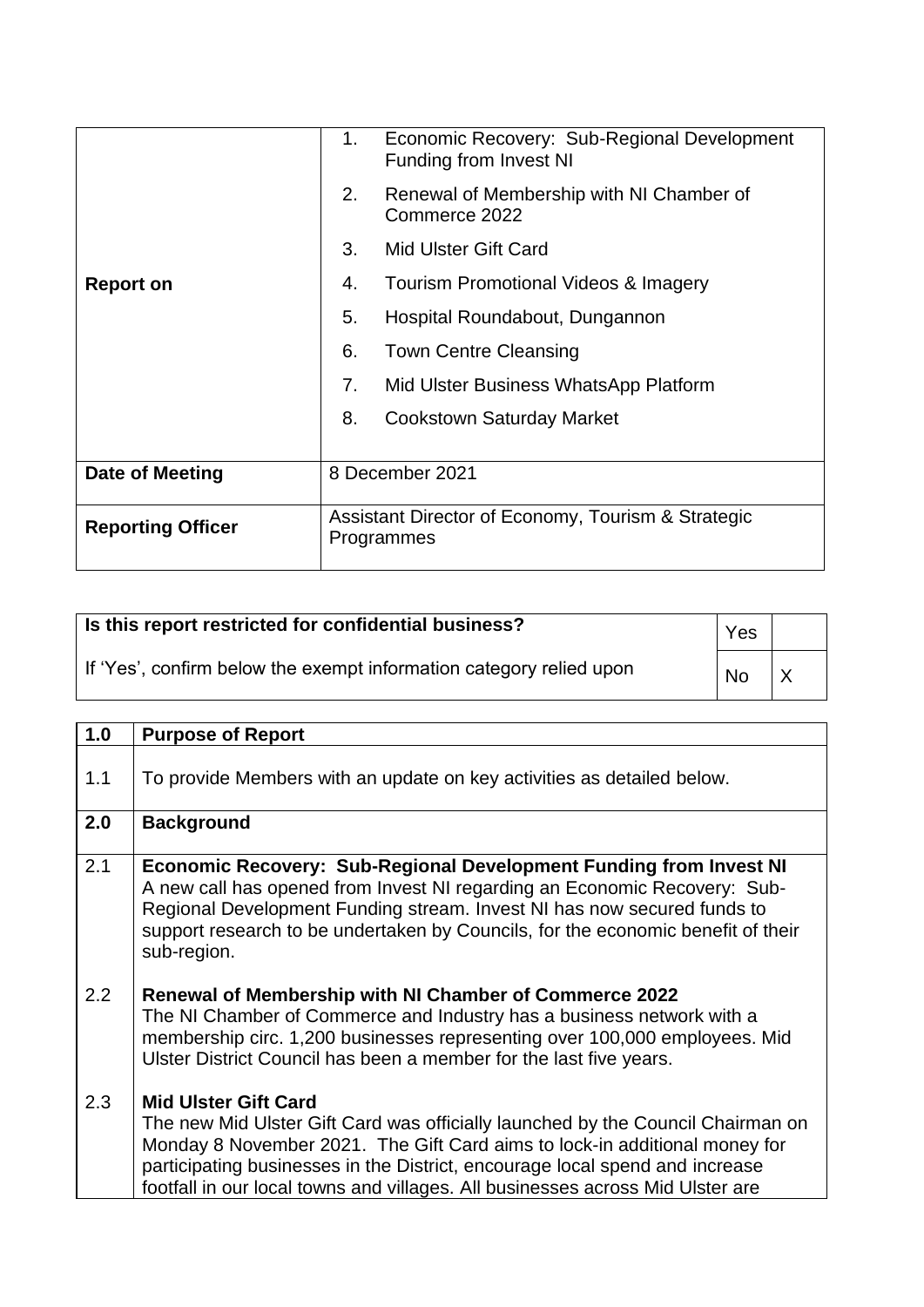|     | and still photography focusing on the district's tourism experiences and walking<br>product which can be used to target the domestic, national and international<br>visitors.                                                                                                                                                                                                                                                                                                                                                                                                                                                                                       |
|-----|---------------------------------------------------------------------------------------------------------------------------------------------------------------------------------------------------------------------------------------------------------------------------------------------------------------------------------------------------------------------------------------------------------------------------------------------------------------------------------------------------------------------------------------------------------------------------------------------------------------------------------------------------------------------|
| 2.5 | Hospital Roundabout, Dungannon<br>The hospital roundabout in Dungannon is located on the A29, a key arterial route.<br>The roundabout is in need of a refresh for next spring/summer. The current<br>structures on the roundabout have been in place for some time and requires<br>works to help elevate it to a similar quality to the Cookstown and Magherafelt<br>roundabouts.                                                                                                                                                                                                                                                                                   |
| 2.6 | <b>Town Centre Cleansing</b><br>It has been several years since the last time Council employed the services of a<br>company to power wash the paving and remove the chewing gum, to visually<br>enhance the streetscape of our town centres.                                                                                                                                                                                                                                                                                                                                                                                                                        |
| 2.7 | <b>Mid Ulster Business WhatsApp Platform</b><br>Many local businesses are struggling to adapt and keep abreast of current<br>information in this ever increasing digital world and the Covid19 pandemic has<br>only served to accelerate this further. The businesses in our towns and villages<br>are witnessing a further decline in footfall, so in a bid to support local traders<br>Council officers wish to explore opportunities to create an instantaneous<br>messaging service between Council and our business base via an online platform<br>through the development of a "Business Whats App Online Service" which can<br>provide a number of services. |
| 2.8 | <b>Cookstown Saturday Market</b><br>For 400 years now the weekly Saturday market has graced Cookstown town<br>centre. Mid Ulster District Council purchased the Market Rights in April 2021, with<br>the aspiration to revitalise and reinvigorate the market.                                                                                                                                                                                                                                                                                                                                                                                                      |
| 3.0 | <b>Main Report</b>                                                                                                                                                                                                                                                                                                                                                                                                                                                                                                                                                                                                                                                  |
| 3.1 | Economic Recovery: Sub-Regional Development Funding from Invest NI<br>This funding opportunity has been secured by Invest NI and focuses on research<br>to identify possible future interventions, either collaboratively across Councils or at<br>an individual Council level, which could be implemented from 2022-26 (subject to<br>budget availability) to ensure economic recovery is inclusive and regionally<br>balanced.                                                                                                                                                                                                                                    |
|     | The window of opportunity to avail of the funding was extremely short with the<br>funding call opening on 3 <sup>rd</sup> November and closing on 19 <sup>th</sup> November 2021, hence<br>providing insufficient time to bring a report to Committee to advise of potential<br>projects worthy of submission.                                                                                                                                                                                                                                                                                                                                                      |
|     |                                                                                                                                                                                                                                                                                                                                                                                                                                                                                                                                                                                                                                                                     |

eligible to join the scheme free of charge. The public can only redeem their Gift

Mid Ulster District Council wishes to develop a bank of tourism video materials

Cards in participating businesses who have joined the scheme.

**Tourism Promotional Videos & Imagery**

2.4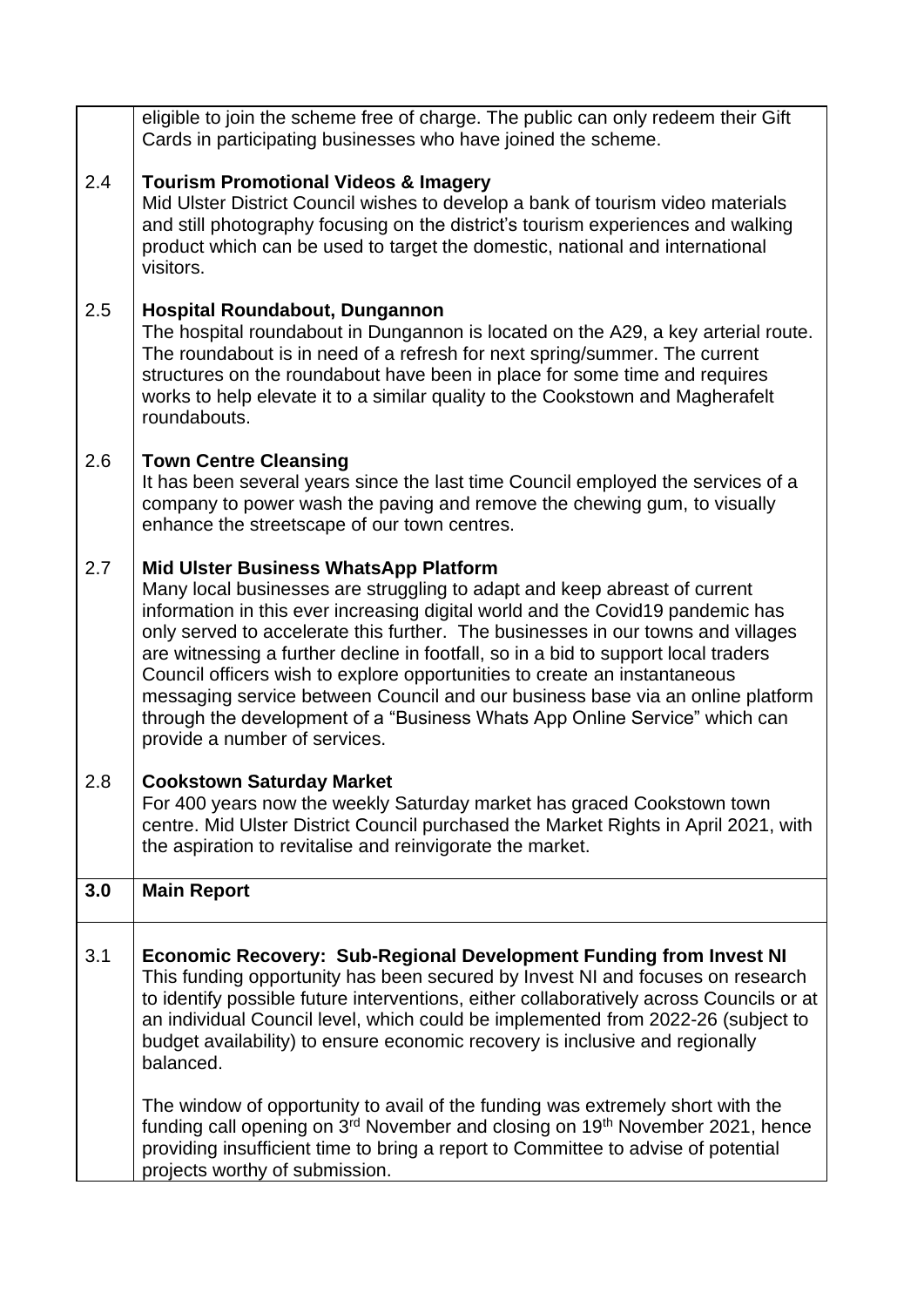The funding guidance advises that all funding must be spent by 28 February 2022, with the funds to be draw-down by 31 March 2022. Invest NI has advised that £20,000 is likely to be the level of funding provided towards each successful project.

Mid Ulster Council submitted **one bid** to develop a 'Mid Ulster Economic Recovery and Growth Plan (2022-2026) as detailed at '*Point a'* below, and are also **partners to four further collaborative bids** as detailed at *'Point b'* below.

**(a) Mid Ulster Economic Recovery and Growth Plan (2022-2026) Bid** Mid Ulster District Council submitted a bid to develop a Mid Ulster Economic Recovery and Growth Plan (2022-2026) which seeks to baseline Mid Ulster's current economic situation and prepare a detailed socio-economic profile of the area taking into account the impact of Covid19 and EU Exit. It will also focus on carrying out an analysis of the district's key business sectors, and seeks to provide recommendations for a range of actions to support recovery and growth. If Council is awarded funding, there is a very tight timeframe to complete the work, hence the request to procure an organisation 'at risk'. The organisation would only be appointed if Council receives a funding offer from Invest NI. Delegated authority is also requested for the Chief Executive to sign and accept the letter of offer from Invest NI, if funding is awarded to this initiative, as this will allow work to commence with immediate effect.

## **(b) Collaborative Funding Bids**

### **(i) Review of Agri-Food Producers and Markets**

(bid led by Armagh City, Banbridge and Craigavon Borough Council on behalf of the three Mid South West Councils).

This bid seeks to undertake sub regional research to review the agri food sector to help shape and improve engagement and collaboration within the sector between producers and markets (ie, hospitality/tourism and retail sectors), and develop suitable supply chain linkages. It will also map the strategic funders for the agri-food sector to assist with resource requirements for Councils. Indicative bid value: £25,000.

### **(ii) Scoping New and Emerging Funding Opportunities**

(bid led by Fermanagh and Omagh Council on behalf of the three Mid South West Councils)

The objective of this proposed bid is to further develop the opportunities for the MSW Region to identify and avail of funding streams aligned to the key priorities of the MSW Regional Economic Strategy. The research will take the form of a scoping study to identify the new funding landscape that is emerging following EU Exit and identify/assess emerging funding opportunities and the impact of loss of EU funding on our region/economy. The context of the research will be provided through the key priorities outlined in the Mid South West (MSW) Regional Economic Strategy, with findings tailored to the pre-identified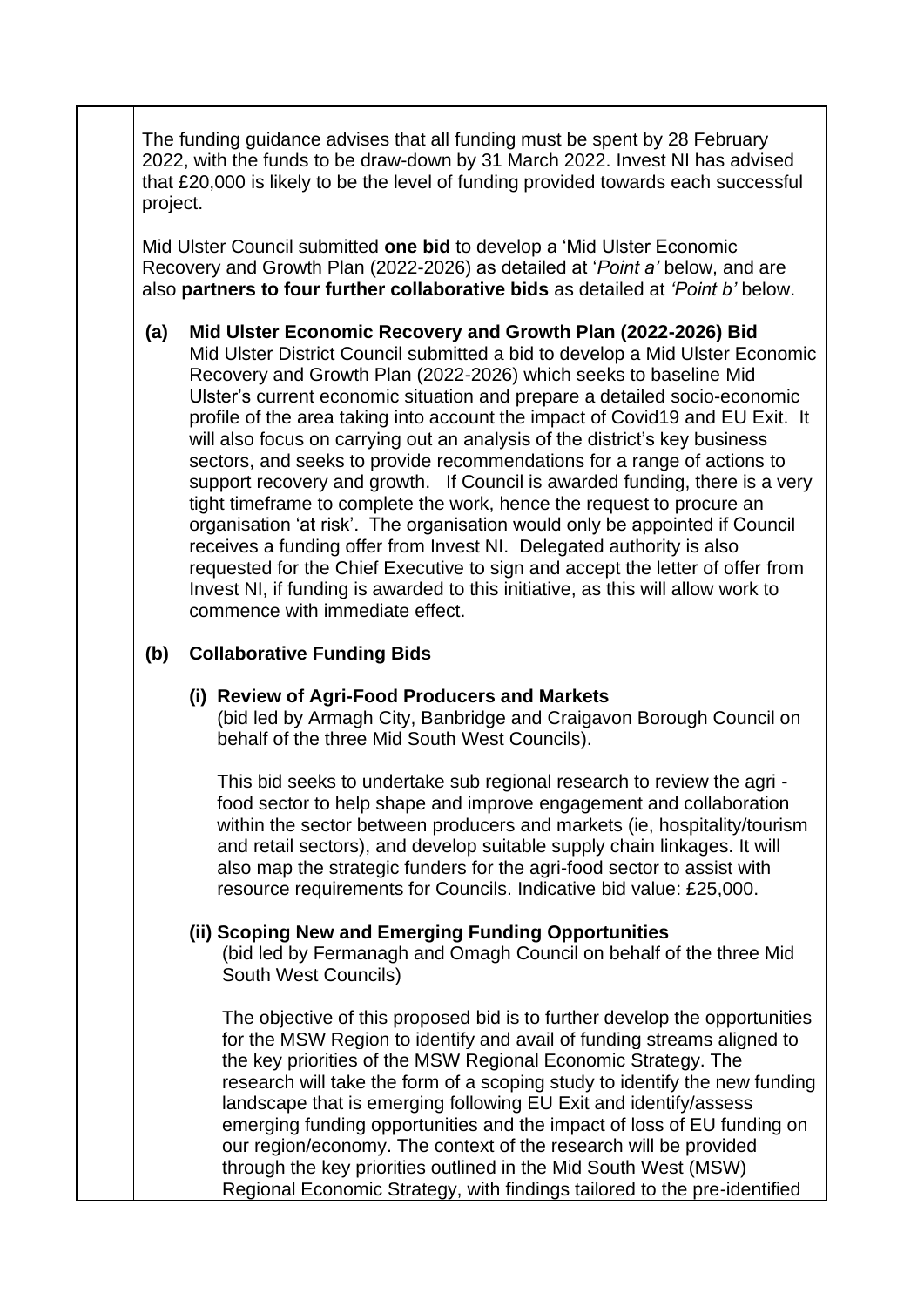|     | key objectives of MSW partners, within the strategy. Indicative bid<br>value: £25,000                                                                                                                                                                                                                                                                                                                                                                                                                                                                                                                                                                                                                                                                                                                                                                                                                                                                                                            |
|-----|--------------------------------------------------------------------------------------------------------------------------------------------------------------------------------------------------------------------------------------------------------------------------------------------------------------------------------------------------------------------------------------------------------------------------------------------------------------------------------------------------------------------------------------------------------------------------------------------------------------------------------------------------------------------------------------------------------------------------------------------------------------------------------------------------------------------------------------------------------------------------------------------------------------------------------------------------------------------------------------------------|
|     | (iii) Revised Business Start-up Approach - Business Case<br><b>Development and Resourcing Strategy</b><br>(bid led by Belfast City Council on behalf of the 11 Councils)                                                                                                                                                                                                                                                                                                                                                                                                                                                                                                                                                                                                                                                                                                                                                                                                                         |
|     | A study is currently underway to assess the financial, commissioning<br>and operational implications of a new approach to delivering on<br>Councils' statutory remit to support business start-up. Based on the<br>outcomes of the business start research work being led by Belfast City<br>Council (due Dec 2021), and subject to in-principle agreement across<br>Councils and partners on the proposed methodology, a detailed<br>business case and delivery plan is needed for the new model of working<br>to consider, as a minimum, the management and governance<br>arrangements, the resourcing strategy, the management of risk and<br>review of commissioning options to ensure value for money. Indicative<br>bid value: £20,000.                                                                                                                                                                                                                                                    |
|     | (iv) Place-based approaches to supporting economic development<br>(bid led by Derry City and Strabane District Council on behalf of the 11<br>Councils).                                                                                                                                                                                                                                                                                                                                                                                                                                                                                                                                                                                                                                                                                                                                                                                                                                         |
|     | Government policy is increasingly recognising the important role of<br>place-based approaches in supporting inclusive economic growth.<br>Councils' direct statutory remit in the field of economic growth and<br>regeneration is relatively limited in NI at present. However, they have a<br>critical convening role to play through their community planning remit.<br>This presents an opportunity to drive forward coherent place-based<br>approaches that recognise the uniqueness of locations while developing<br>flexible interventions to ensure alignment with regional and national<br>policy interventions. This bid focuses on carrying out scoping research<br>to help Councils and relevant government departments explore<br>opportunities for creating a more effective approach to shaping and<br>resourcing delivery of key economic development functions, while taking<br>account of all relevant statutory and legislative obligations. Indicative<br>bid value: £20,000. |
|     | Members will be updated on the progress of these bids at subsequent meetings.                                                                                                                                                                                                                                                                                                                                                                                                                                                                                                                                                                                                                                                                                                                                                                                                                                                                                                                    |
| 3.2 | Renewal of Membership with NI Chamber of Commerce 2022<br>Membership renewal to the NI Chamber of Commerce (refer to Appendix 1) is<br>now due for the period January 2022 - December 2022 at a cost of £3,000 (plus<br>vat). The benefits to Council of membership are:                                                                                                                                                                                                                                                                                                                                                                                                                                                                                                                                                                                                                                                                                                                         |
|     | Being part of a global network, links to UK chamber and its business<br>$\bullet$<br>membership of circa 1,200 members.                                                                                                                                                                                                                                                                                                                                                                                                                                                                                                                                                                                                                                                                                                                                                                                                                                                                          |
|     | Actively represents members interests at the highest political levels                                                                                                                                                                                                                                                                                                                                                                                                                                                                                                                                                                                                                                                                                                                                                                                                                                                                                                                            |
|     | Provides a quarterly magazine of current affairs                                                                                                                                                                                                                                                                                                                                                                                                                                                                                                                                                                                                                                                                                                                                                                                                                                                                                                                                                 |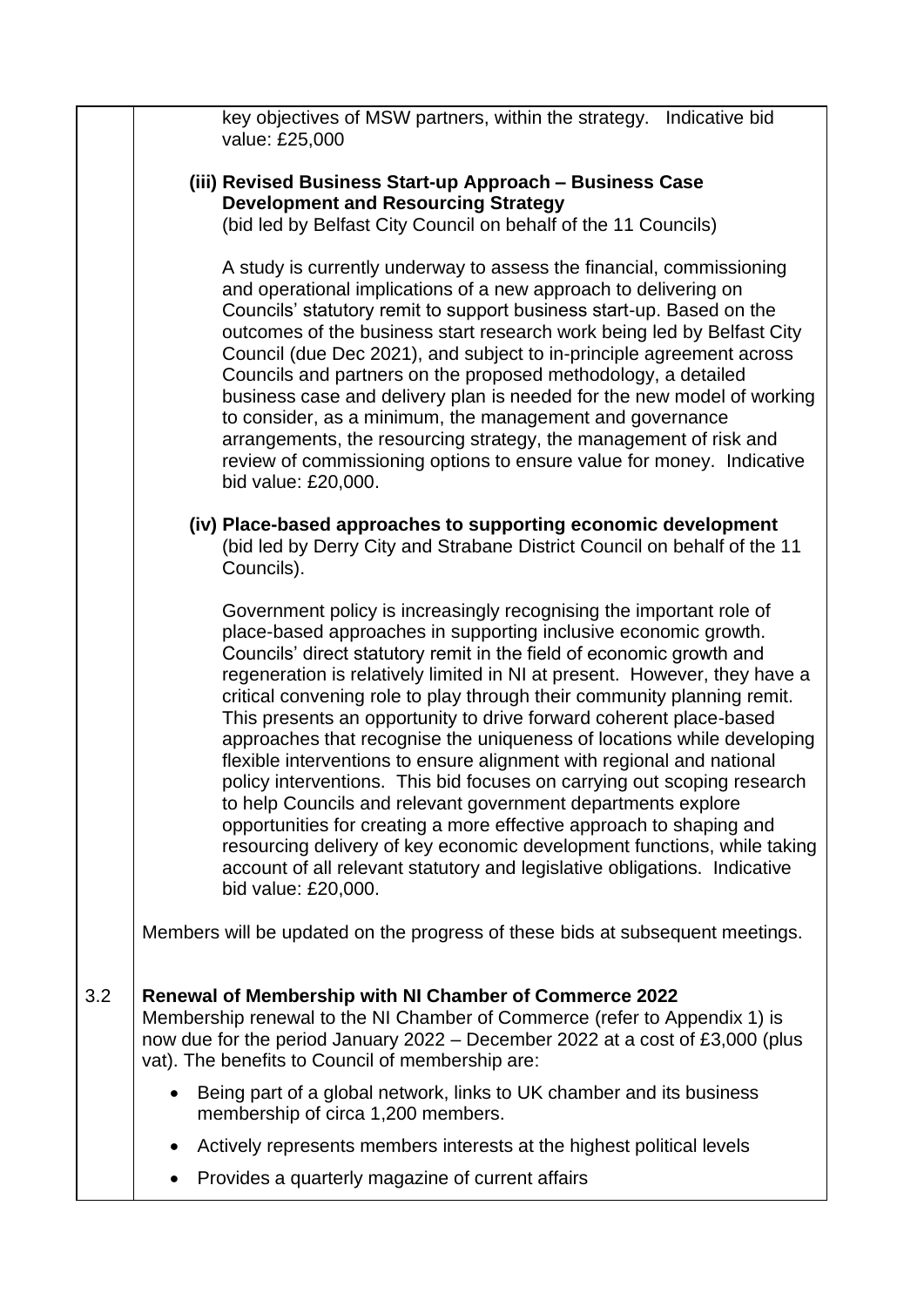|     | Monthly newsletter update on what is happening in business in NI.                                                                                                                                                                                                                                                                                                                                                                                                                                                                                                                                                                                                                                              |
|-----|----------------------------------------------------------------------------------------------------------------------------------------------------------------------------------------------------------------------------------------------------------------------------------------------------------------------------------------------------------------------------------------------------------------------------------------------------------------------------------------------------------------------------------------------------------------------------------------------------------------------------------------------------------------------------------------------------------------|
|     | Organises monthly business events throughout NI<br>$\bullet$                                                                                                                                                                                                                                                                                                                                                                                                                                                                                                                                                                                                                                                   |
|     | Hosting NI Chamber events in Mid Ulster - The most recent networking<br>$\bullet$<br>event was held on Hill Of The O'Neill on 8 November 2021 as part of Mid<br>Ulster Enterprise Week, which attracted over 100 business representatives.                                                                                                                                                                                                                                                                                                                                                                                                                                                                     |
| 3.3 | <b>Mid Ulster Gift Card</b><br>Mid Ulster District Council wishes to continues our support to our local community<br>by making available up to £5,000 of Mid Ulster Gift Cards available. The gift cards<br>are redeemable in over 120 registered businesses across Mid Ulster which have<br>joined the scheme and more companies continue to register every week. Gift<br>Cards can be redeemed at any time throughout the year. Council is also<br>encouraging our large employers to purchase Gift Cards this Christmas for their<br>employees (instead of other gifts) and in so doing, support our local traders.                                                                                         |
| 3.4 | <b>Tourism Promotional Videos &amp; Imagery</b><br>These promotional tourism videos and imagery will be used in marketing<br>campaigns during the forthcoming COVID-19 recovery phase but will offer<br>flexibility to ensure that they can be used in the longer-term and offer real value<br>for money and a clear return on investment.                                                                                                                                                                                                                                                                                                                                                                     |
|     | The videos will enhance the tourism product in the Mid Ulster region as a must<br>see visitor experience destination. This will be achieved using short, creative,<br>natural and innovative clips. The aim of the video is to portray the accessible<br>journey to Mid Ulster and the emotional, unique experience while falling in line<br>with the Tourism NI 'Embrace the Giant Spirit' campaign. It will also enable the<br>Council to share quality content with Tourism Ireland and Tourism NI to engage<br>with and reach an audience beyond the Council's platforms. Approval is sought<br>to invest up to £20,000 from Council's Economic Development budget towards<br>this much needed initiative. |
| 3.5 | <b>Hospital Roundabout, Dungannon</b><br>The Mid Ulster Towns Covid19 Recovery Plan (June 2020), identified the need for<br>new planting/landscaping in our key towns. The Hospital Roundabout in<br>Dungannon is situated at a key Gateway on the A29 and requires a facelift. Due<br>to budget constraints in recent years it has been difficult to find funding to improve<br>the visual appearance of the roundabout. Through interdepartmental working, the<br>Economic Development and Technical Teams have come together to progress<br>the first phase of the initiative which requires removal of the butterflies and some<br>landscaping works.                                                      |
|     | It is anticipated the landscaping works can be progressed this financial year, and<br>the economic development team seek approval to allocate a budget in the region<br>of £20,000 to the Technical Team in 2021/22 to allow Phase 1 works to progress,<br>subject to approval from Members.                                                                                                                                                                                                                                                                                                                                                                                                                   |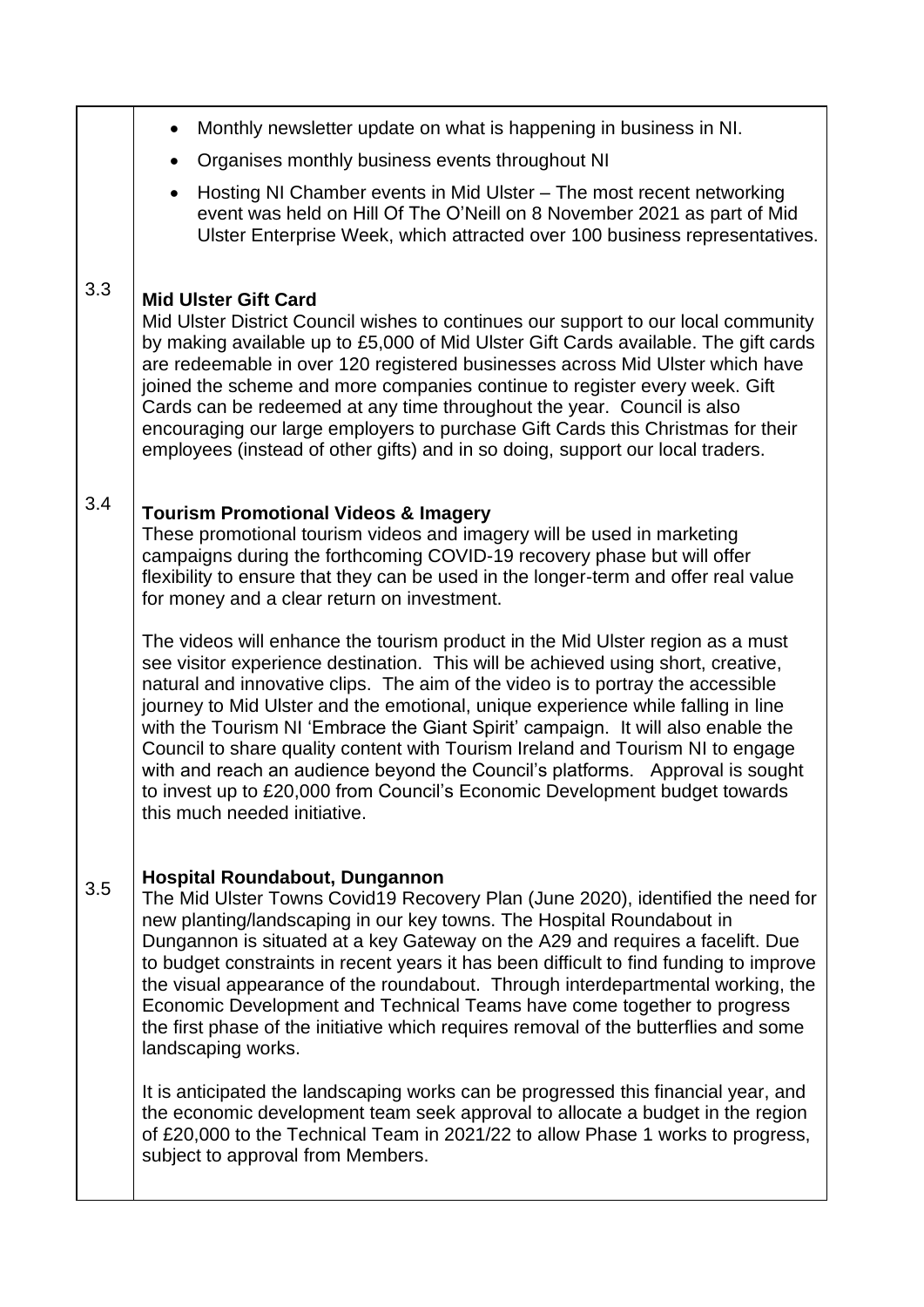#### 3.6 **Town Centre Cleansing**

Within the Mid Ulster Towns Covid19 Recovery Plan (June 2020), it identified the need for additional Cleansing within our town centres. As our high streets emerge from the pandemic, Council continue to undertake a rigorous cleansing programme within our towns. This will visually enrich the look and feel of our town centres, making them more inviting spaces to visit. This will create civic pride and develop public confidence, encouraging the public to return to our high streets and support their local traders. The estimated budget to cleanse the streets of our 5 largest town centres is in the region of £15,000 and can be funded from the existing economic development budget.

#### 3.7 **Mid Ulster Business WhatsApp Platform**

The WhatsApp Business Platform is in many ways like the Public WhatsApp messaging service that everyone is familiar with which provides instantaneous messaging, but has additional functionality.

The profile page in WhatsApp Business is significantly upgraded compared to the regular WhatsApp where you only have a cover photo, name and description. WhatsApp Business is specifically tailored to suit small and medium size businesses.

Council officers are keen to progress a new Mid Ulster WhatsApp for Business Platform and seek approval to obtain competitive quotations to employ the services of a suitable organisation to carry out a comprehensive scoping study at the outset of the assignment to determine the core What's App Business functions needed to fulfil requirements whilst adhering to GDPR guidelines. The scoping study will essentially inform how the App will be built and established in year 1. It is recommended there is an option to extend the assignment for up to another 2 years (1+1) to allow all the data to be checked and updated twice per annum and thus ensure the App is kept fresh and meets business needs.

It is recommended an economic development budget in the region of £25,000 is committed to this project over a 3 year period.

#### 3.8 **Cookstown Saturday Market**

As Mid Ulster District Council now owns the Market Rights in Cookstown, it is an opportune time to take stock of the current Saturday Market and consider how it can be enhanced and developed.

Approval is sought from Members to procure the services of an experienced organisation to review, consult and develop a comprehensive and costed Market Action Plan to revitalize and reinvigorate Cookstown's Saturday Market, with funding in the region of £28,000 being assigned to this initiative from Council's economic development budget.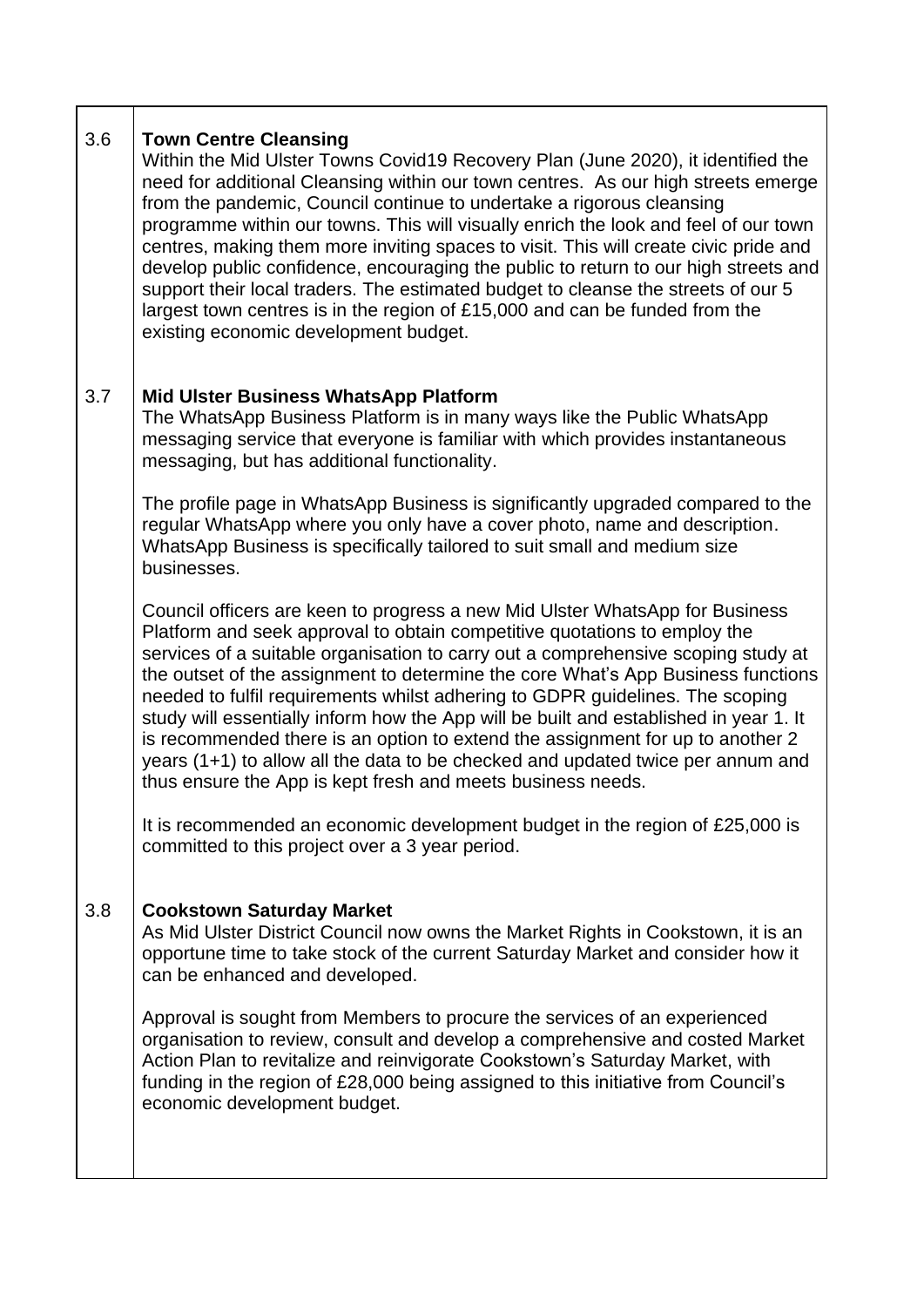|     | <b>Other Considerations</b>                                                                                                                                                                                                                                                                                                                                                                                                                                                                          |  |  |
|-----|------------------------------------------------------------------------------------------------------------------------------------------------------------------------------------------------------------------------------------------------------------------------------------------------------------------------------------------------------------------------------------------------------------------------------------------------------------------------------------------------------|--|--|
| 4.1 | <b>Financial, Human Resources &amp; Risk Implications</b>                                                                                                                                                                                                                                                                                                                                                                                                                                            |  |  |
|     | Financial:                                                                                                                                                                                                                                                                                                                                                                                                                                                                                           |  |  |
|     | <b>Economic Recovery: Sub-Regional Development Funding from Invest NI</b>                                                                                                                                                                                                                                                                                                                                                                                                                            |  |  |
|     | Mid Ulster Economic Growth and Recovery Plan 2022-26<br>Application has been submitted with a total cost of up to £25,000 (including<br>expenses and excluding vat); the match funding contribution required from<br>Council will depend on the Letter of Offer value from Invest NI - it is<br>anticipated Council may have to commit in the region of £5,000 towards<br>this initiative.                                                                                                           |  |  |
|     | <b>Four Collaborative Council Bids</b><br>$\bullet$<br>It is anticipated that Mid Ulster District Council will be required to make a<br>match funding contribution to each of the following bids, details of match<br>funding amounts will be provided once these are confirmed by the lead<br>Council for each. The total match funding, if required, for all 4 initiatives is<br>likely to be in the region of £10,000 and will be funded from within the<br>existing economic development budget. |  |  |
|     | Review of Agri-Food Producers and Markets (led by Armagh,<br>$\circ$<br>Banbridge and Craigavon Borough Council on behalf of the three Mid<br>South West Councils). Total indicative cost £25,000.                                                                                                                                                                                                                                                                                                   |  |  |
|     | <b>Scoping New and Emerging Funding Opportunities (led by</b><br>$\circ$<br>Fermanagh and Omagh Council on behalf of the three Mid South West<br>Councils). Total indicative cost £25,000.                                                                                                                                                                                                                                                                                                           |  |  |
|     | Revised Business Start-up Approach - business case development<br>$\circ$<br>and resourcing strategy (led by Belfast City Council on behalf of the 11<br>Councils). Total indicative cost £20,000.                                                                                                                                                                                                                                                                                                   |  |  |
|     | Place-based approaches to supporting economic development<br>$\circ$<br>(led by Derry City and Strabane District Council on behalf of the 11<br>Councils). Total indicative cost £20,000                                                                                                                                                                                                                                                                                                             |  |  |
|     | Renewal of Membership with NI Chamber of Commerce 2022<br>Commit £3,000 (plus Vat) from Council's existing economic development budget<br>towards Membership of NI Chamber of Commerce for 2022.                                                                                                                                                                                                                                                                                                     |  |  |
|     | <b>Mid Ulster Gift Card</b><br>Commit up to £5,000 towards purchase of Mid Ulster Gift Cards from Council's<br>existing Economic Development budget for distribution to local citizens.                                                                                                                                                                                                                                                                                                              |  |  |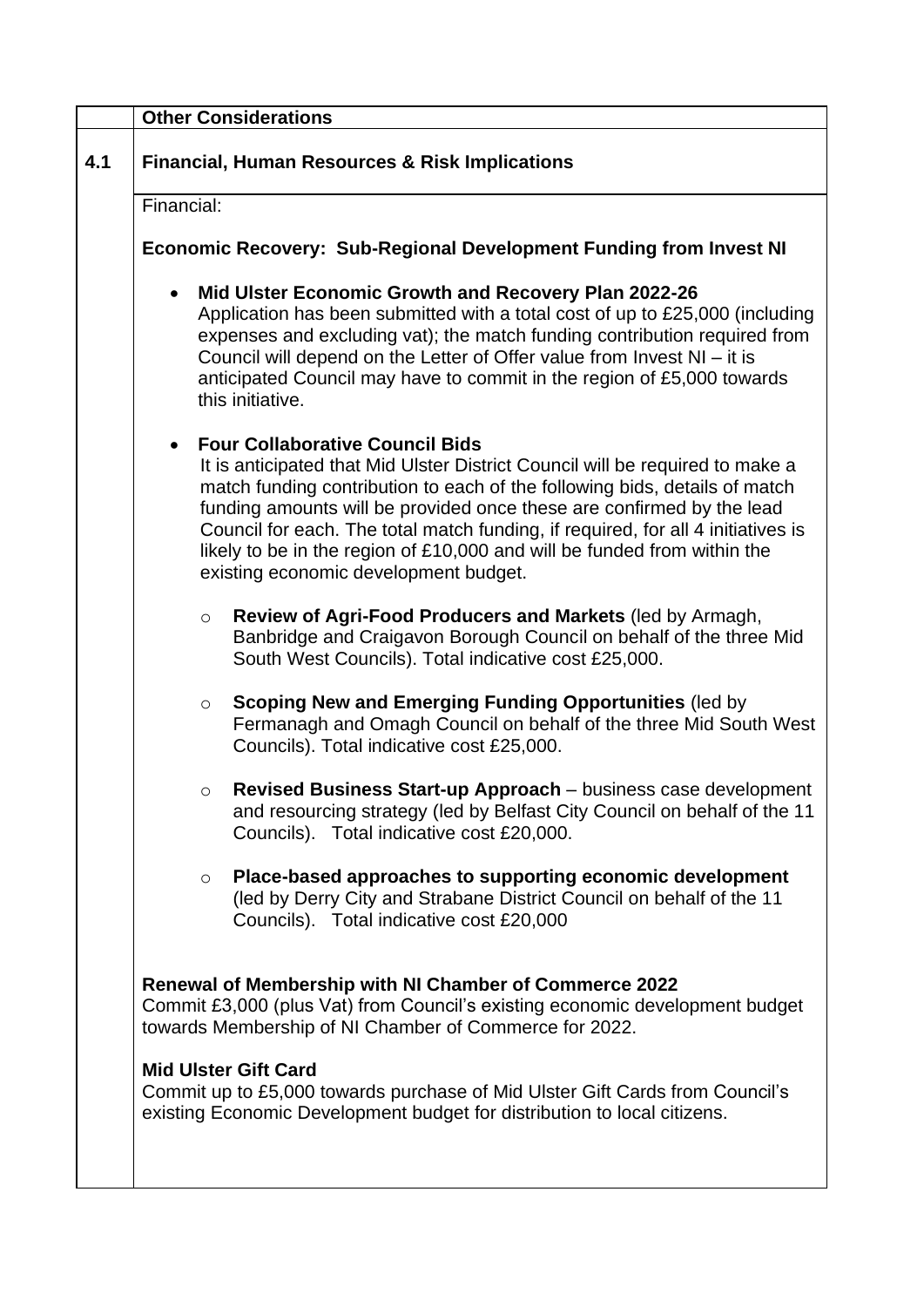## **Tourism Promotional Videos & Imagery**

Commit up to £20,000 towards tourism promotional videos/imagery from Council's existing Economic Development budget.

## **Hospital Roundabout, Dungannon**

Commit in the region of £20,000 to the Technical Team to progress phase 1 works at the Hospital Roundabout, Dungannon from Council's existing Economic Development Budget.

## **Town Centres Cleansing**

Commit in the region of £15,000 towards the cleansing of our 5 largest town centres from Council's existing Economic Development budget.

## **Mid Ulster Business WhatsApp Platform**

Commit in the region of £25,000 towards the development of a new Mid Ulster Business WhatsApp Platform over a 3 year period from Council's Economic Development budget.

## **Cookstown Saturday Market**

Commit in the region of £28,000 towards a Scoping Study and Comprehensive Action Plan to revitalize and reinvigorate Cookstown's Saturday Market.

## **Human:**

Officer Time

# **Risk Management:**

# **Economic Recovery: Sub-Regional Development Funding from Invest NI**

In order to complete the work within Invest NI's timescale (by 28 February 2022), on the Mid Ulster Economic Growth and Recovery Plan 2022-26**,** Council is seeking to procure an organisation on an 'at risk' basis, only proceeding to appoint the organisation upon acceptance of an Invest NI Letter of Offer. Whilst the level of funding from Invest NI has not yet been confirmed but in the event we are awarded funding, it is anticipated Council may have to contribute match funding, which may be in the region of £5,000.

Similarly, as outlined previously, funding contributions from Mid Ulster Council may be required from each of the "Lead Councils" for the four Collaborative Council Bids.The level of partner funding will depend on the value of the Letters of Offer issued by Invest NI for these projects. If match funding is required, it is anticipated to be in the region of £10,000 for the 4 projects.

# **4.2 Screening & Impact Assessments**

Equality & Good Relations Implications:

Rural Needs Implications: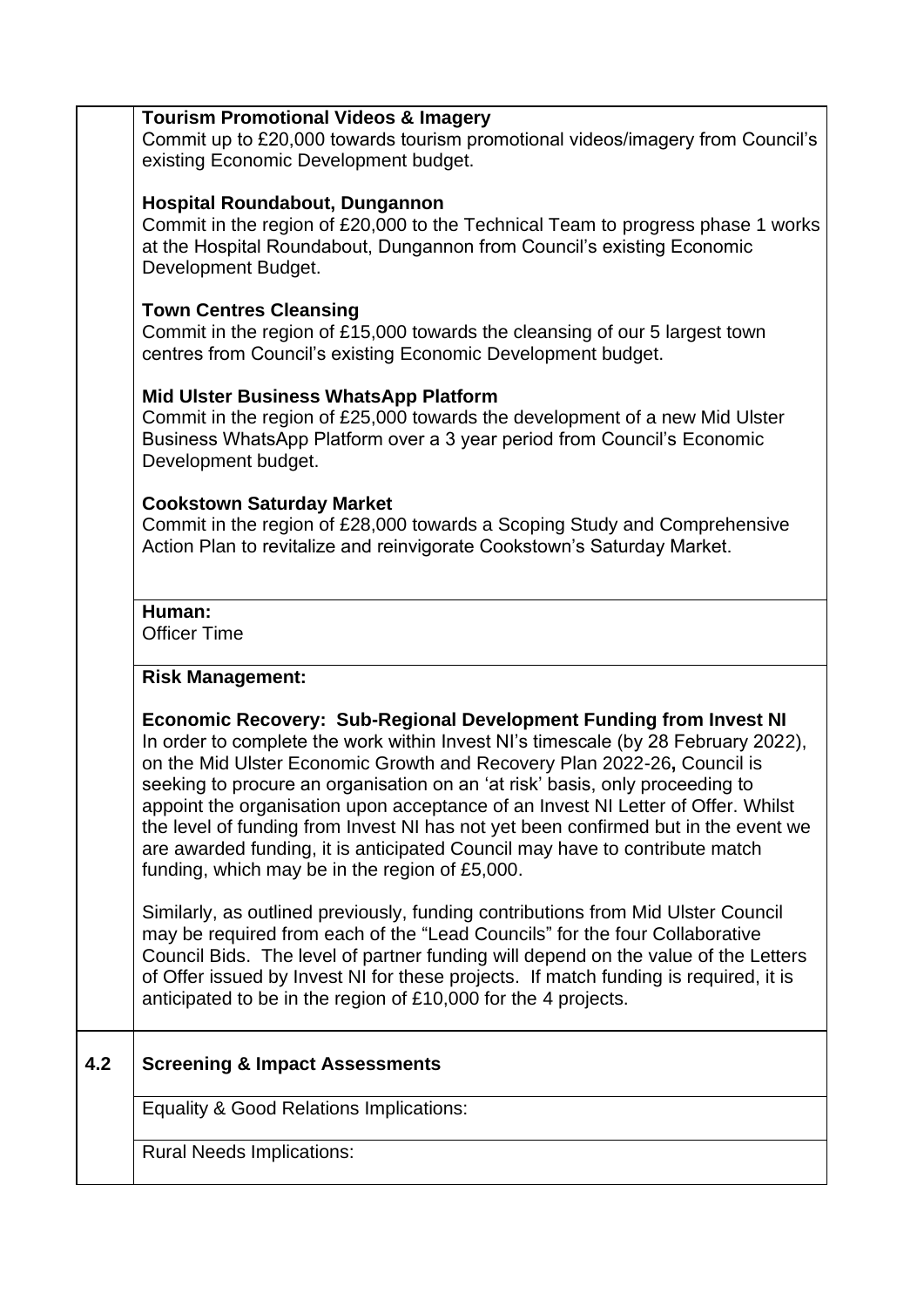| 5.0 | <b>Recommendation(s)</b>                                           |                                                                                                                                                                                                                                                                                                                                                                                                                                                 |  |
|-----|--------------------------------------------------------------------|-------------------------------------------------------------------------------------------------------------------------------------------------------------------------------------------------------------------------------------------------------------------------------------------------------------------------------------------------------------------------------------------------------------------------------------------------|--|
|     |                                                                    | It is recommended that Members:                                                                                                                                                                                                                                                                                                                                                                                                                 |  |
| 5.1 | Economic Recovery: Sub-Regional Development Funding from Invest NI |                                                                                                                                                                                                                                                                                                                                                                                                                                                 |  |
|     | 5.1.1                                                              | Mid Ulster Economic Growth and Recovery Plan 2022-26                                                                                                                                                                                                                                                                                                                                                                                            |  |
|     |                                                                    | (a) Retrospectively approve Council's bid to Invest NI, totalling £25,000,<br>to carry out a 'Mid Ulster Economic Recovery and Growth Plan<br>2022-2026' and commit funding in the region of £5,000 towards the<br>initiative, if required, from Council's economic development budget.                                                                                                                                                         |  |
|     |                                                                    | (b) Approve Officers proceed to issue an Invitation to Quote on an 'at risk'<br>basis to procure an organisation to undertake and complete all work by<br>end of February / early March 2022 at a cost of up to £25,000<br>(including expenses and excluding vat).                                                                                                                                                                              |  |
|     |                                                                    | (c) In the event Council receives a funding offer from Invest NI, to<br>approve delegated authority be awarded to the Chief Executive to<br>accept the Letter of Offer and proceed immediately to appoint the<br>successful organisation to carry out the assignment.                                                                                                                                                                           |  |
|     |                                                                    | 5.1.2 Retrospectively approve Council's participation in four additional Council<br>Collaborative Bids, and approve a financial contribution towards these, in<br>the region of £10,000, if required, from Council's economic development<br>budget. Final details on match funding requirements will be provided to<br>Committee once confirmed by the Lead Councils, subject to the undernoted<br>bids being successful in obtaining funding; |  |
|     |                                                                    | Review of Agri-Food Producers and Markets (led by Armagh City,<br>(a)<br>Banbridge and Craigavon Borough Council on behalf of the three Mid<br>South West Councils).                                                                                                                                                                                                                                                                            |  |
|     |                                                                    | Scoping New and Emerging Funding Opportunities (led by<br>(b)<br>Fermanagh and Omagh District Council on behalf of the three Mid<br>South West Councils).                                                                                                                                                                                                                                                                                       |  |
|     |                                                                    | Revised Business Start-up Approach – business case development<br>(c)<br>and resourcing strategy (led by Belfast City Council on behalf of the<br>11 Councils).                                                                                                                                                                                                                                                                                 |  |
|     |                                                                    | (d)<br>Place-based approaches to supporting economic development (led<br>by Derry City and Strabane District Council on behalf of the 11<br>Councils).                                                                                                                                                                                                                                                                                          |  |
| 5.2 |                                                                    | Renewal of Membership with NI Chamber of Commerce 2022<br>Approve Corporate Membership of NI Chamber of Commerce costing<br>£3,000+Vat for the period of 1 January 2022 to 31 December 2022.                                                                                                                                                                                                                                                    |  |